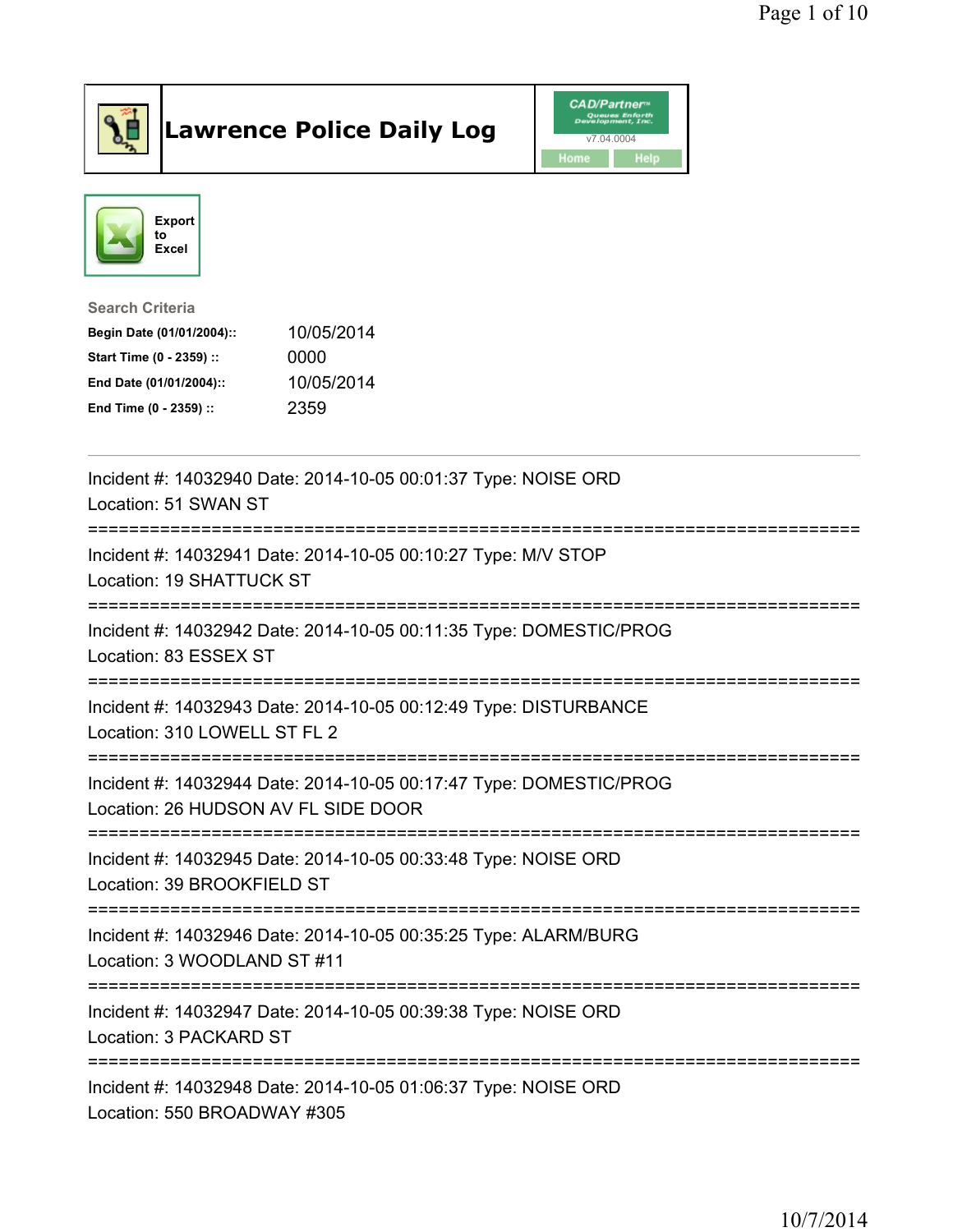| Incident #: 14032949 Date: 2014-10-05 01:15:18 Type: CK WELL BEING<br>Location: 12A MT VERNON CIR                                   |
|-------------------------------------------------------------------------------------------------------------------------------------|
| Incident #: 14032950 Date: 2014-10-05 01:23:35 Type: CK WELL BEING<br>Location: 127 GARDEN ST FL 3                                  |
| Incident #: 14032951 Date: 2014-10-05 01:27:12 Type: NOISE ORD<br>Location: 187 NEWBURY ST                                          |
| Incident #: 14032952 Date: 2014-10-05 01:32:11 Type: GANG<br><b>Location: SHAWSHEEN RD</b>                                          |
| Incident #: 14032953 Date: 2014-10-05 01:33:19 Type: MEDIC SUPPORT<br>Location: 57 SARGENT ST FL 2                                  |
| Incident #: 14032954 Date: 2014-10-05 01:38:25 Type: LOUD NOISE<br>Location: 68 E HAVERHILL ST                                      |
| Incident #: 14032955 Date: 2014-10-05 01:47:14 Type: DOMESTIC/PAST<br>Location: 140 BOXFORD ST FL 1                                 |
| Incident #: 14032956 Date: 2014-10-05 01:47:51 Type: M/V STOP<br>Location: HAMPSHIRE ST & HAVERHILL ST                              |
| Incident #: 14032957 Date: 2014-10-05 01:48:07 Type: NOISE ORD<br>Location: 33 ROBINSON CT                                          |
| =====================================<br>Incident #: 14032958 Date: 2014-10-05 01:53:44 Type: LOUD NOISE<br>Location: 232 BAILEY ST |
| Incident #: 14032959 Date: 2014-10-05 02:02:54 Type: NOISE ORD<br>Location: 226 OSGOOD ST                                           |
| ._______________________<br>Incident #: 14032960 Date: 2014-10-05 02:03:03 Type: TOW/REPOSSED<br>Location: 75 BASSWOOD ST           |
| Incident #: 14032961 Date: 2014-10-05 02:03:38 Type: TOW/REPOSSED<br>Location: 9 CYR DR                                             |
| Incident #: 14032962 Date: 2014-10-05 02:09:30 Type: GANG<br>Lootion: 429 LIIOLI OT                                                 |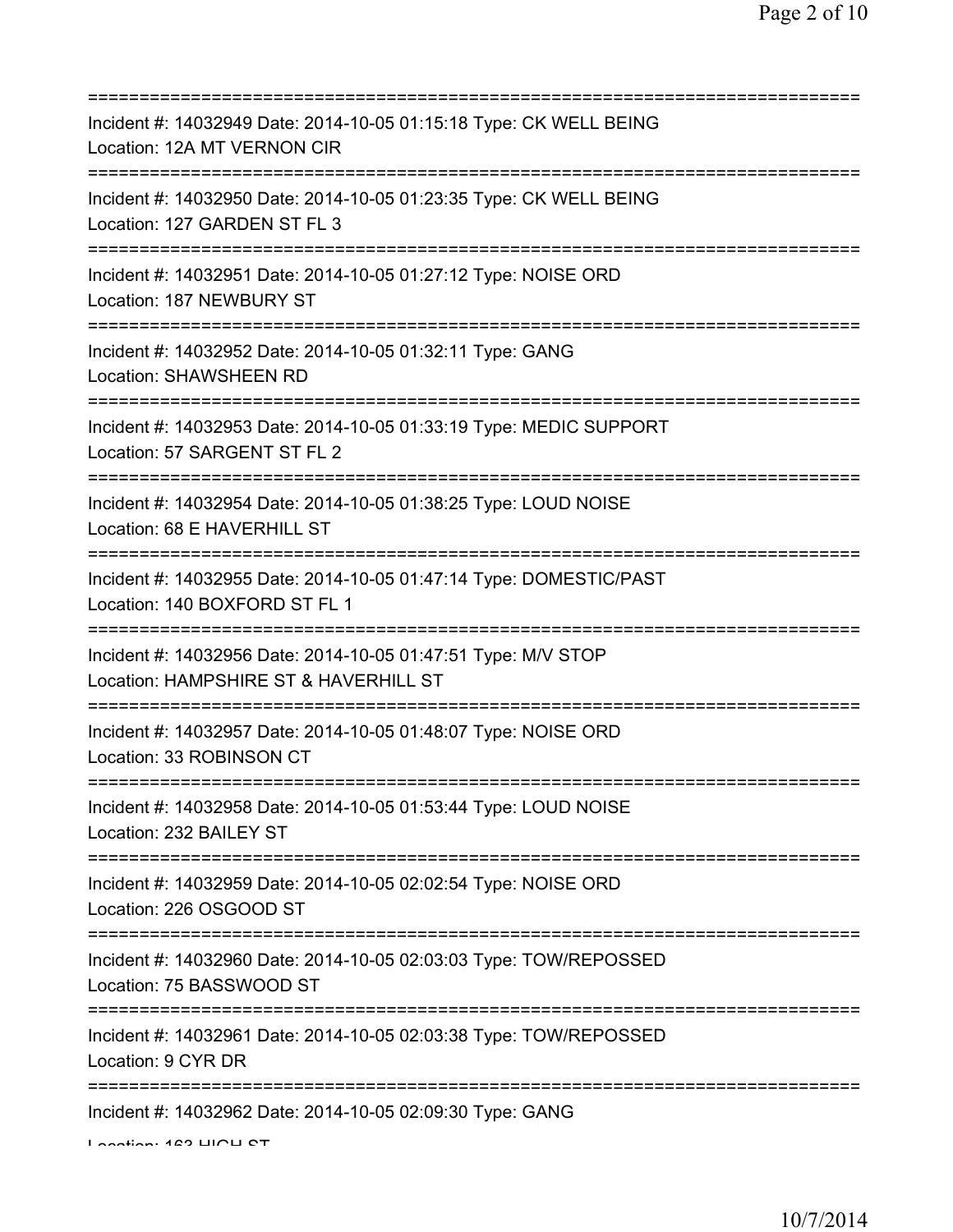| Incident #: 14032963 Date: 2014-10-05 02:09:42 Type: DISORDERLY<br>Location: 171 HIGH ST                     |
|--------------------------------------------------------------------------------------------------------------|
| Incident #: 14032964 Date: 2014-10-05 02:10:24 Type: DISTURBANCE<br>Location: 255 BAILEY ST FL 2             |
| Incident #: 14032965 Date: 2014-10-05 02:11:17 Type: NOISE ORD<br>Location: 247 BAILEY ST                    |
| Incident #: 14032966 Date: 2014-10-05 02:16:08 Type: A&B PAST<br>Location: 140 BOXFORD ST                    |
| Incident #: 14032967 Date: 2014-10-05 02:50:27 Type: NOISE ORD<br>Location: 383 HAMPSHIRE ST FL 3            |
| Incident #: 14032968 Date: 2014-10-05 02:50:54 Type: NOISE ORD<br>Location: 120 NEWTON ST                    |
| Incident #: 14032969 Date: 2014-10-05 03:00:49 Type: DISORDERLY<br>Location: SAM'S FOOD STORE / 389 BROADWAY |
| Incident #: 14032970 Date: 2014-10-05 03:07:32 Type: NOISE ORD<br>Location: 5 RIDGE RD                       |
| Incident #: 14032971 Date: 2014-10-05 03:22:06 Type: SUS PERS/MV<br>Location: 392 ESSEX ST                   |
| Incident #: 14032972 Date: 2014-10-05 03:40:41 Type: DISTURBANCE<br>Location: 97 HIGH ST                     |
| Incident #: 14032973 Date: 2014-10-05 03:42:59 Type: DISTURBANCE<br>Location: 64 NEWBURY ST                  |
| Incident #: 14032974 Date: 2014-10-05 03:44:18 Type: NOISE ORD<br>Location: 103 BOXFORD ST FL 1              |
| Incident #: 14032975 Date: 2014-10-05 04:00:15 Type: M/V STOP<br>Location: BROADWAY & COMMON ST              |
| Incident #: 14032976 Date: 2014-10-05 04:01:52 Type: SUS PERS/MV                                             |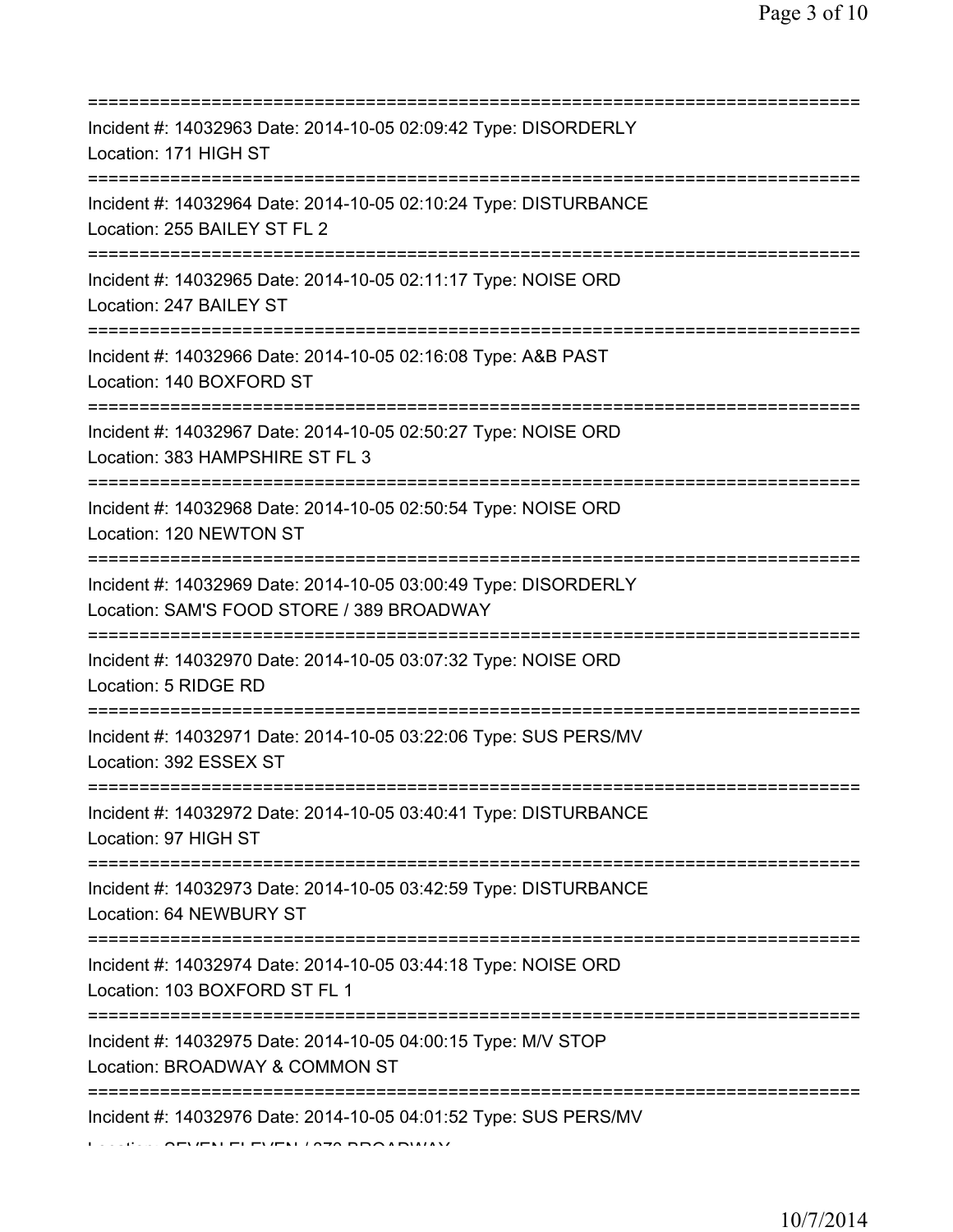| Incident #: 14032977 Date: 2014-10-05 04:07:41 Type: DISTURBANCE<br>Location: 66 E HAVERHILL ST #1                                    |
|---------------------------------------------------------------------------------------------------------------------------------------|
| Incident #: 14032978 Date: 2014-10-05 04:14:39 Type: GENERAL SERV<br>Location: WALGREENS / 135 BROADWAY                               |
| Incident #: 14032979 Date: 2014-10-05 04:55:29 Type: ROBBERY ARMED<br>Location: 8 FARLEY ST<br>====================================== |
| Incident #: 14032980 Date: 2014-10-05 05:29:32 Type: ALARMS<br>Location: RIO BAR AND GRILL / 9 APPLETON ST                            |
| Incident #: 14032981 Date: 2014-10-05 05:45:01 Type: ASSSIT AMBULANC<br>Location: 154 PROSPECT ST<br>-----------                      |
| Incident #: 14032982 Date: 2014-10-05 07:39:17 Type: SUS PERS/MV<br>Location: CONGRESS ST & MAGNOLIA ST                               |
| Incident #: 14032983 Date: 2014-10-05 08:02:15 Type: ALARMS<br>Location: PRINCE BEAUTY SUPPLY / 4 HAMPSHIRE ST<br>=================== |
| Incident #: 14032984 Date: 2014-10-05 08:05:56 Type: ALARMS<br>Location: PHOENIX SCHOOL / 526 LOWELL ST                               |
| Incident #: 14032985 Date: 2014-10-05 08:12:01 Type: ASSSIT OTHER PD<br>Location: MARSTON ST & PROSPECT ST                            |
| Incident #: 14032986 Date: 2014-10-05 08:15:25 Type: MEDIC SUPPORT<br>Location: 4 INMAN ST #6                                         |
| Incident #: 14032987 Date: 2014-10-05 08:20:38 Type: DK (DRUNK)<br>Location: 169 HAVERHILL ST FL 2                                    |
| Incident #: 14032988 Date: 2014-10-05 08:29:35 Type: B&E/DWELL/AT<br>Location: 84 MAPLE ST                                            |
| Incident #: 14032989 Date: 2014-10-05 08:48:01 Type: ALARMS<br>Location: S BROADWAY AUTO SERVICES / 505 S BROADWAY                    |
| Incident #: 14032990 Date: 2014-10-05 09:09:32 Type: MEDIC SUPPORT                                                                    |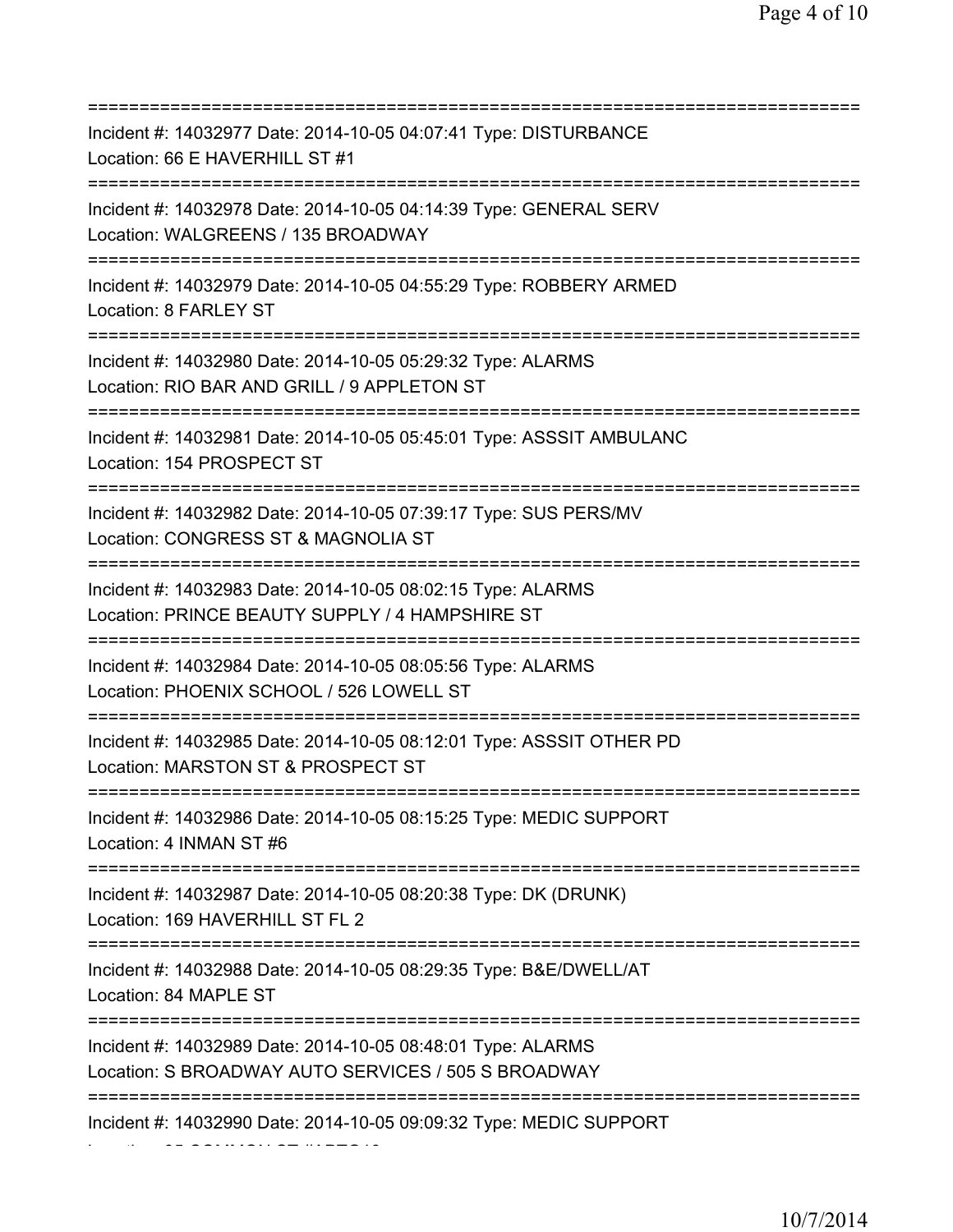| Incident #: 14032991 Date: 2014-10-05 09:45:54 Type: NOISE ORD<br>Location: 276 BROADWAY                                                        |
|-------------------------------------------------------------------------------------------------------------------------------------------------|
| Incident #: 14032992 Date: 2014-10-05 09:48:00 Type: NOISE ORD<br>Location: PUNTO FINAL INC / 272 BROADWAY<br>================================= |
| Incident #: 14032993 Date: 2014-10-05 10:03:16 Type: MUTUAL AID<br>Location: E HAVERHILL ST & ROLLINS ST<br>========================            |
| Incident #: 14032994 Date: 2014-10-05 10:10:38 Type: M/V STOP<br>Location: 235 BROADWAY                                                         |
| Incident #: 14032995 Date: 2014-10-05 10:27:26 Type: AUTO ACC/PI<br>Location: 45 HOBSON ST<br>====================================              |
| Incident #: 14032996 Date: 2014-10-05 10:44:00 Type: ALARM/BURG<br>Location: EARLY CHILDHOOD EDUCATION / 360 MERRIMACK ST                       |
| Incident #: 14032997 Date: 2014-10-05 10:48:01 Type: ALARM/BURG<br>Location: LAVISSER RESD / 10 NELSON ST                                       |
| Incident #: 14032998 Date: 2014-10-05 11:06:04 Type: TOW OF M/V<br>Location: 235 BAILEY ST                                                      |
| Incident #: 14032999 Date: 2014-10-05 11:51:00 Type: TOW OF M/V<br>Location: 250 FARNHAM ST                                                     |
| Incident #: 14033000 Date: 2014-10-05 12:36:56 Type: DOMESTIC/PAST<br>Location: 12 DIAMOND ST #28                                               |
| Incident #: 14033001 Date: 2014-10-05 12:56:40 Type: M/V STOP<br>Location: 42 FERN ST                                                           |
| Incident #: 14033002 Date: 2014-10-05 13:13:31 Type: STOLEN PROP<br>Location: 92 CROSS ST                                                       |
| Incident #: 14033003 Date: 2014-10-05 13:30:52 Type: DISORDERLY<br>Location: FAMILY DOLLAR / 700 ESSEX ST                                       |
| Incident #: 14033004 Date: 2014-10-05 14:45:01 Type: M/V STOP                                                                                   |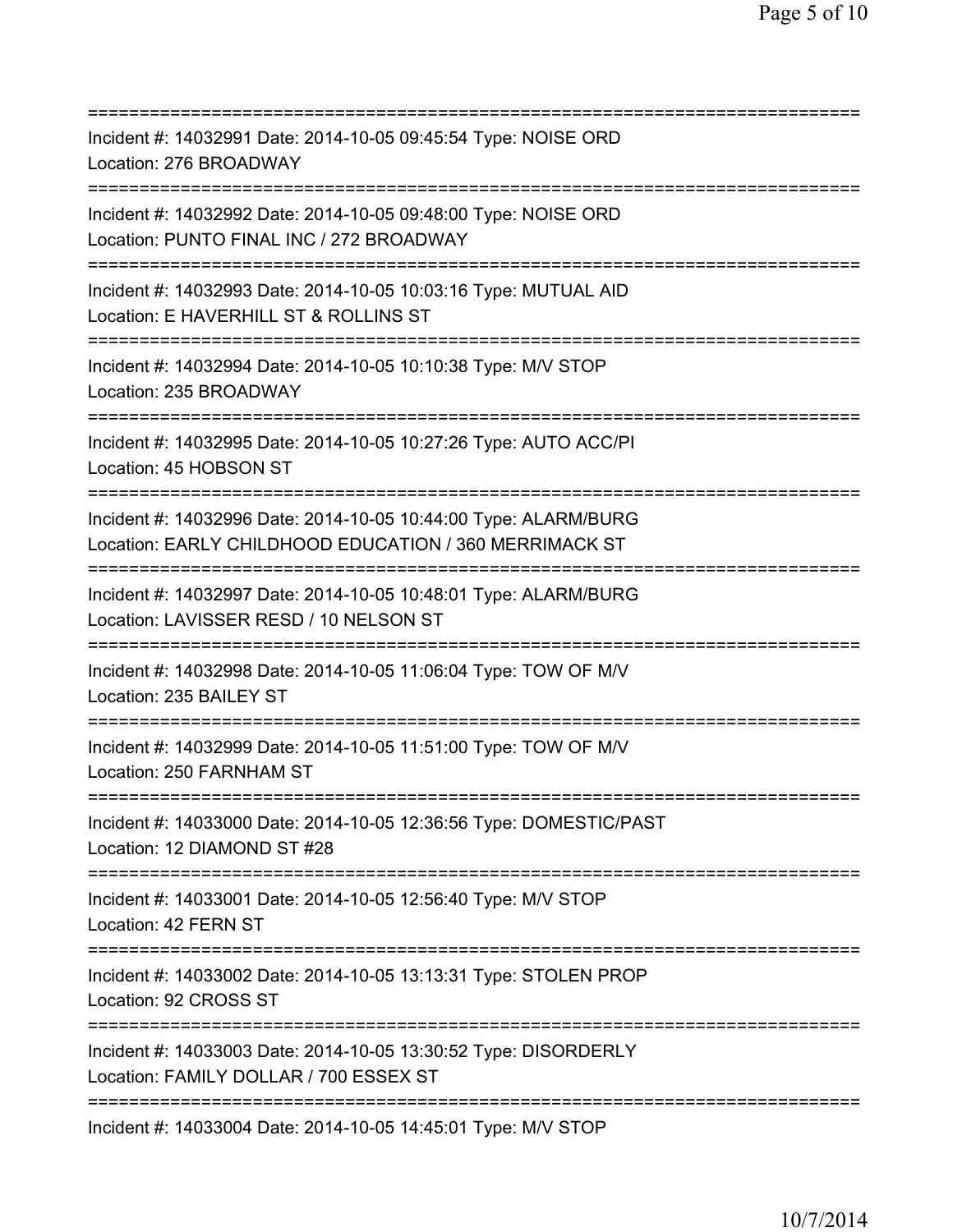| Incident #: 14033005 Date: 2014-10-05 14:56:14 Type: ALARM/BURG<br>Location: KATHERINE HAIR CENTER / 467 BROADWAY #UNIT 4 |
|---------------------------------------------------------------------------------------------------------------------------|
| Incident #: 14033006 Date: 2014-10-05 15:13:21 Type: E911 HANGUP<br>Location: 186 EXCHANGE ST                             |
| Incident #: 14033007 Date: 2014-10-05 15:18:21 Type: AUTO ACC/NO PI<br>Location: 7 TRENTON ST                             |
| Incident #: 14033008 Date: 2014-10-05 15:23:10 Type: M/V STOP<br>Location: 54 NEWBURY ST                                  |
| Incident #: 14033009 Date: 2014-10-05 15:24:33 Type: INVEST CONT<br>Location: 76 ABBOTT ST                                |
| Incident #: 14033010 Date: 2014-10-05 15:35:05 Type: B&E/MV/PAST<br>Location: 64 NEWBURY ST                               |
| Incident #: 14033011 Date: 2014-10-05 15:37:21 Type: A&B PAST<br>Location: WEST STREET AUTO / 136 WEST ST                 |
| Incident #: 14033012 Date: 2014-10-05 15:43:47 Type: TOW/REPOSSED<br>Location: 54 SAUNDERS ST                             |
| Incident #: 14033013 Date: 2014-10-05 16:03:56 Type: NOISE ORD<br>Location: 217 E HAVERHILL ST FL 2NDFL                   |
| Incident #: 14033014 Date: 2014-10-05 16:16:23 Type: UNKNOWN PROB<br>Location: 18 EVERETT ST                              |
| Incident #: 14033015 Date: 2014-10-05 16:33:44 Type: M/V STOP<br>Location: AMESBURY ST & COMMON ST                        |
| Incident #: 14033016 Date: 2014-10-05 16:37:13 Type: FIGHT<br>Location: GUILMETTE SCHOOL / 80 BODWELL ST                  |
| Incident #: 14033017 Date: 2014-10-05 16:53:37 Type: MEDIC SUPPORT<br>Location: SUN BRIDGE NURSING HOME / 555 S UNION ST  |
| =========================<br>Incident #: 14033018 Date: 2014-10-05 17:01:35 Type: UNKNOWN PROB                            |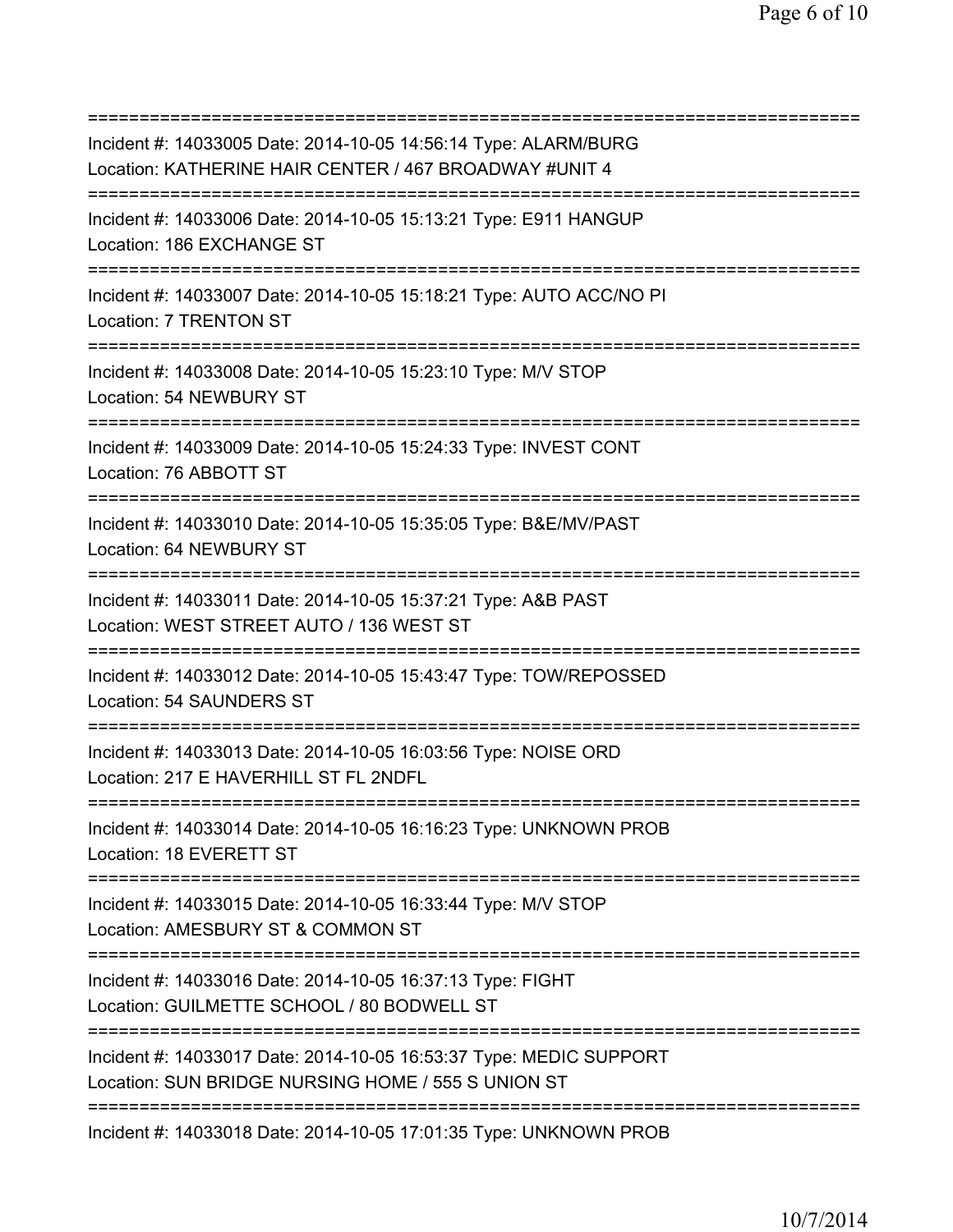| Location: 59 BERNARD AV                                                                                                         |
|---------------------------------------------------------------------------------------------------------------------------------|
| Incident #: 14033019 Date: 2014-10-05 17:13:19 Type: A&B D/W PAST<br>Location: 7 PLYMOUTH ST<br>=============================   |
| Incident #: 14033020 Date: 2014-10-05 17:14:58 Type: ALARM/BURG<br>Location: JENKINS, TOMMY SERVICE STATION / 347 LAWRENCE ST   |
| ============================<br>Incident #: 14033021 Date: 2014-10-05 17:36:08 Type: CK WELL BEING<br>Location: 257 BROADWAY #7 |
| Incident #: 14033022 Date: 2014-10-05 17:40:34 Type: M/V STOP<br>Location: 347 LAWRENCE ST                                      |
| Incident #: 14033023 Date: 2014-10-05 17:56:44 Type: M/V STOP<br>Location: LOWELL ST & MORTON ST                                |
| Incident #: 14033024 Date: 2014-10-05 18:48:19 Type: NOISE ORD<br>Location: MERRIMACK VIEW CT & WATER ST                        |
| Incident #: 14033027 Date: 2014-10-05 18:48:23 Type: INVESTIGATION<br>Location: 90 LOWELL ST                                    |
| Incident #: 14033025 Date: 2014-10-05 18:49:28 Type: FIRE WORKS<br>Location: BROOKFIELD ST & BOWDOIN ST                         |
| Incident #: 14033026 Date: 2014-10-05 18:54:27 Type: UNKNOWN PROB<br>Location: 7 GRACE TER                                      |
| Incident #: 14033028 Date: 2014-10-05 19:23:05 Type: SHOPLIFTING<br>Location: DEMOULAS MARKET / 700 ESSEX ST                    |
| Incident #: 14033029 Date: 2014-10-05 19:34:23 Type: AUTO ACC/PI<br>Location: 242 LAWRENCE ST                                   |
| Incident #: 14033030 Date: 2014-10-05 19:49:16 Type: HIT & RUN PED<br>Location: BRADFORD ST & HAMPSHIRE ST                      |
| Incident #: 14033031 Date: 2014-10-05 19:57:33 Type: SPECIAL CHECK<br>Location: 83 HANCOCK ST                                   |
| Indidn't # 11099099 Data: 2011 10 DE 20.09.12 Tunn: MANI DOMNI                                                                  |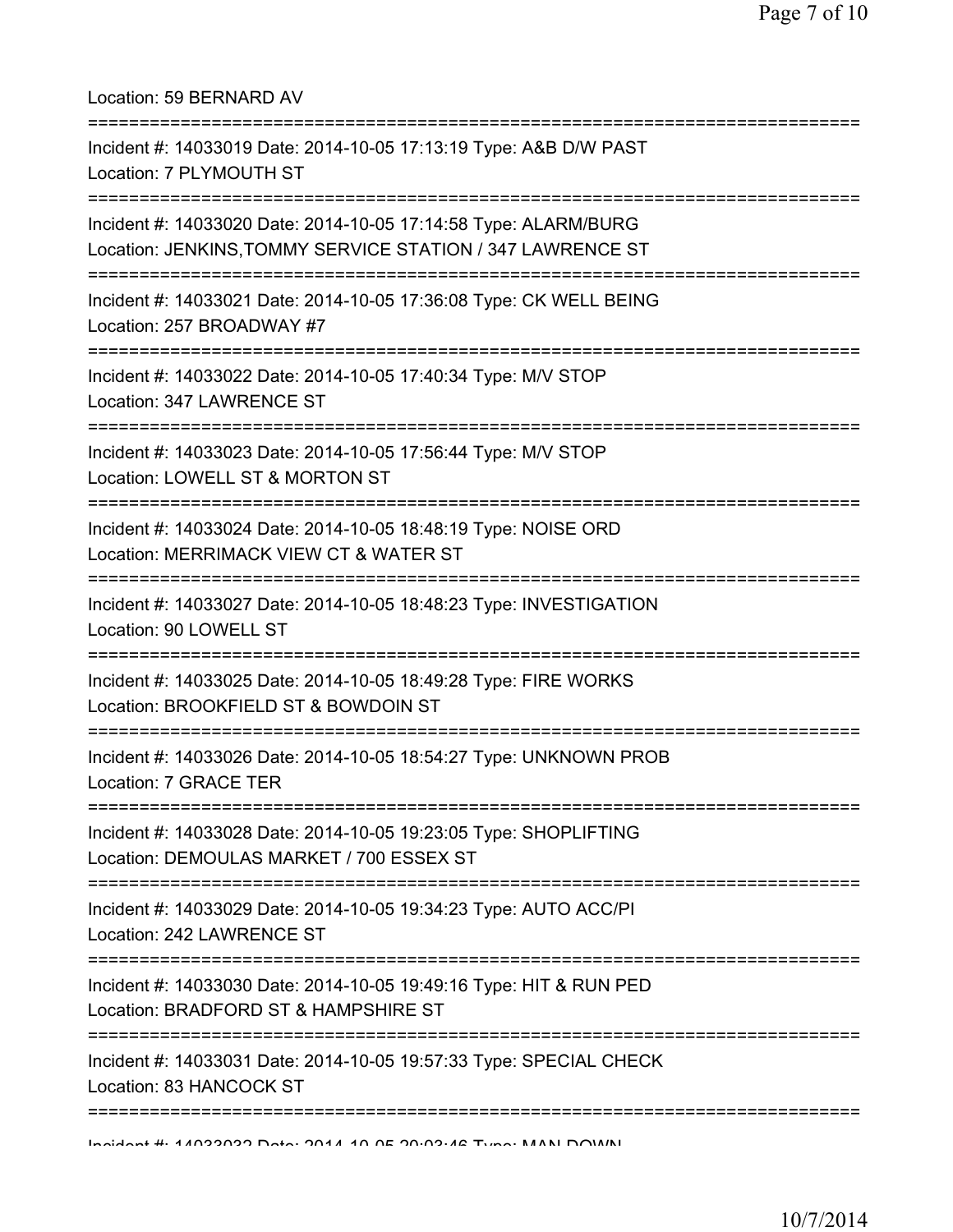Location: 14 CLIFTON ST =========================================================================== Incident #: 14033033 Date: 2014-10-05 20:06:20 Type: AUTO ACC/PI Location: 191 ESSEX ST =========================================================================== Incident #: 14033034 Date: 2014-10-05 20:16:31 Type: M/V STOP Location: 83 HANCOCK ST =========================================================================== Incident #: 14033035 Date: 2014-10-05 20:17:44 Type: MAN DOWN Location: 138 WALNUT ST =========================================================================== Incident #: 14033036 Date: 2014-10-05 20:19:38 Type: UNWANTEDGUEST Location: 59 TRENTON ST =========================================================================== Incident #: 14033037 Date: 2014-10-05 20:21:02 Type: NOISE ORD Location: ALDER ST & POPLAR ST =========================================================================== Incident #: 14033038 Date: 2014-10-05 20:27:28 Type: DISTURBANCE Location: 229 BRUCE ST FL 1 =========================================================================== Incident #: 14033039 Date: 2014-10-05 20:29:41 Type: WARRANT SERVE Location: GOMEZ CONVENIENCE STORE / 252 WATER ST =========================================================================== Incident #: 14033040 Date: 2014-10-05 20:50:58 Type: FIGHT Location: LINCOLN CT =========================================================================== Incident #: 14033041 Date: 2014-10-05 20:56:29 Type: ANIMAL COMPL Location: 10 MELROSE ST =========================================================================== Incident #: 14033042 Date: 2014-10-05 21:04:25 Type: NOISE ORD Location: 105 UNION ST FL 2 =========================================================================== Incident #: 14033043 Date: 2014-10-05 21:25:22 Type: M/V STOP Location: ARLINGTON ST & HAMPSHIRE ST =========================================================================== Incident #: 14033044 Date: 2014-10-05 21:36:28 Type: DISORDERLY Location: BIG N' BEEFY / 415 BROADWAY =========================================================================== Incident #: 14033045 Date: 2014-10-05 21:44:19 Type: MISSING PERS Location: 73 HAWLEY ST FL 2 ===========================================================================  $1$ ,  $\mu$  , 14033046 Dele 2014 10 25 28:09:20 Type: TOW OF MAL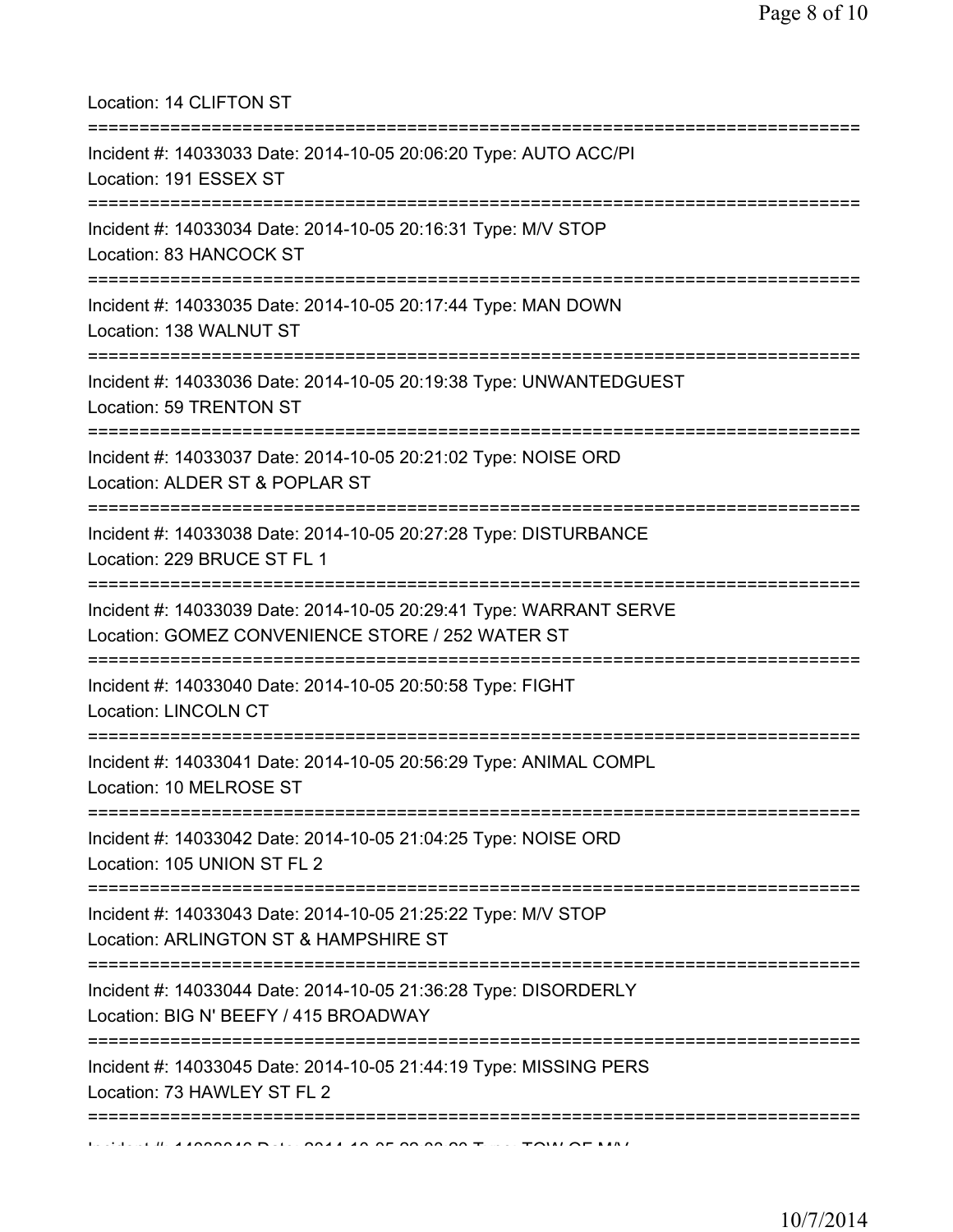Location: 1 MILL ST =========================================================================== Incident #: 14033049 Date: 2014-10-05 22:07:22 Type: SPECIAL CHECK Location: SOUTH UNION ST =========================================================================== Incident #: 14033047 Date: 2014-10-05 22:07:49 Type: NOISE ORD Location: 48 CEDAR ST FL 3 =========================================================================== Incident #: 14033048 Date: 2014-10-05 22:08:05 Type: ALARM/BURG Location: 290 LAWRENCE ST =========================================================================== Incident #: 14033050 Date: 2014-10-05 22:11:10 Type: ALARM/BURG Location: DON FLEA MARKET / 85 MANCHESTER ST =========================================================================== Incident #: 14033051 Date: 2014-10-05 22:33:12 Type: M/V STOP Location: AMESBURY ST & ESSEX ST =========================================================================== Incident #: 14033052 Date: 2014-10-05 22:36:32 Type: WARRANT SERVE Location: 152 FARNHAM ST =========================================================================== Incident #: 14033053 Date: 2014-10-05 22:38:53 Type: ALARM/BURG Location: NORTHERN ESSEX COMMUNITY COLLEGE / 420 COMMON ST =========================================================================== Incident #: 14033054 Date: 2014-10-05 22:47:33 Type: ALARM/BURG Location: ATHENS PIZZA + SUBS / 171 S BROADWAY =========================================================================== Incident #: 14033055 Date: 2014-10-05 23:03:39 Type: M/V STOP Location: BROADWAY AND ACTON =========================================================================== Incident #: 14033056 Date: 2014-10-05 23:05:33 Type: M/V STOP Location: CANAL ST & JACKSON ST =========================================================================== Incident #: 14033058 Date: 2014-10-05 23:07:33 Type: SPECIAL CHECK Location: WEST ST =========================================================================== Incident #: 14033057 Date: 2014-10-05 23:07:47 Type: NOISE ORD Location: 354 S BROADWAY =========================================================================== Incident #: 14033059 Date: 2014-10-05 23:12:20 Type: MAN DOWN Location: 49 DOYLE ST =========================================================================== Incident #: 14033060 Date: 2014 10 05 23:20:06 Type: ROBBERY ARMED